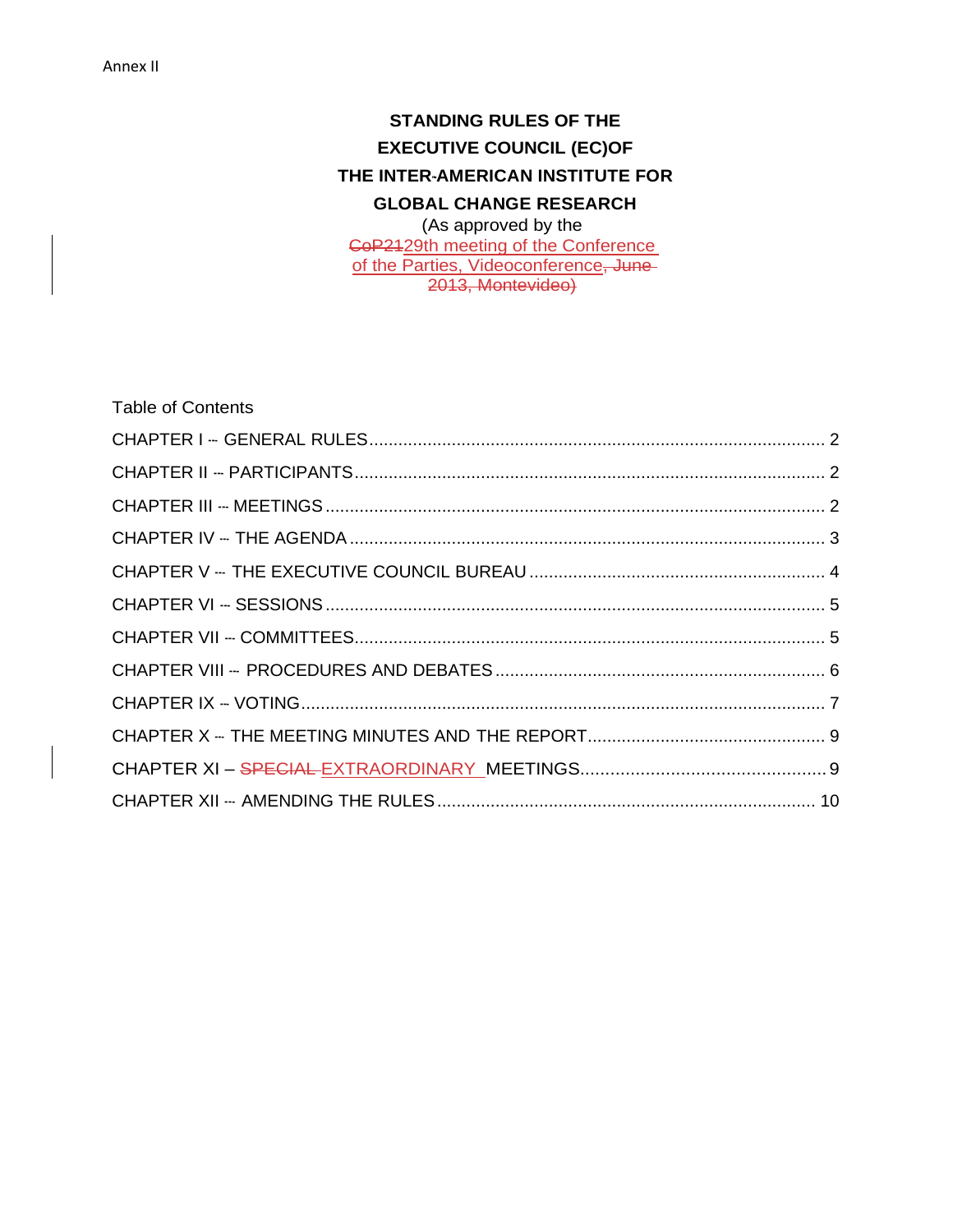# CHAPTER I -- GENERAL RULES

Rule 1

The Executive Council shall be governed by the relevant provisions of the *Agreement Establishing* establishing the Inter-American Institute for Global Change Research (herein) the *Agreement establishing the IAI)* and of these Rules.

# Rule 2

The Executive Council shall act on behalf of the Conference of the Parties between the sessions thereof as its executive organ pursuant to Article VI, paragraph 1 of the *Agreement establishing the IAI*.

# CHAPTER II --‐ PARTICIPANTS

# Rule 3

The Executive Council shall be composed of up to nine members elected by the Conference of the Parties for two-year terms, taking into account the need for balanced gender and geographic representation.

# Rule 4

Each Party elected to serve on the Executive Council can be represented on the Executive Council either by its Permanent Representative to the IAI; by a Representative diplomatically accredited to the Executive Council; or by a similarly accredited Alternate to such a Representative, as decided by the elected Party. For the Executive Council Meeting immediately following the Conference of the Parties at which a Party was elected to the Executive Council, it may also be represented by its diplomatically accredited Representative to that Conference of the Parties.

# Rule 5

Parties that are not on the Executive Council may send representatives to participate, with the right to speak, but without the right to vote, in sessions of the Council, its committees and working groups.

# Rule 6

The Parties' representatives sent as observers on behalf of the Parties shall be accredited by their governments by a notification to the Executive Director, who shall take the necessary measures to provide them with all the public official documents that are distributed to members.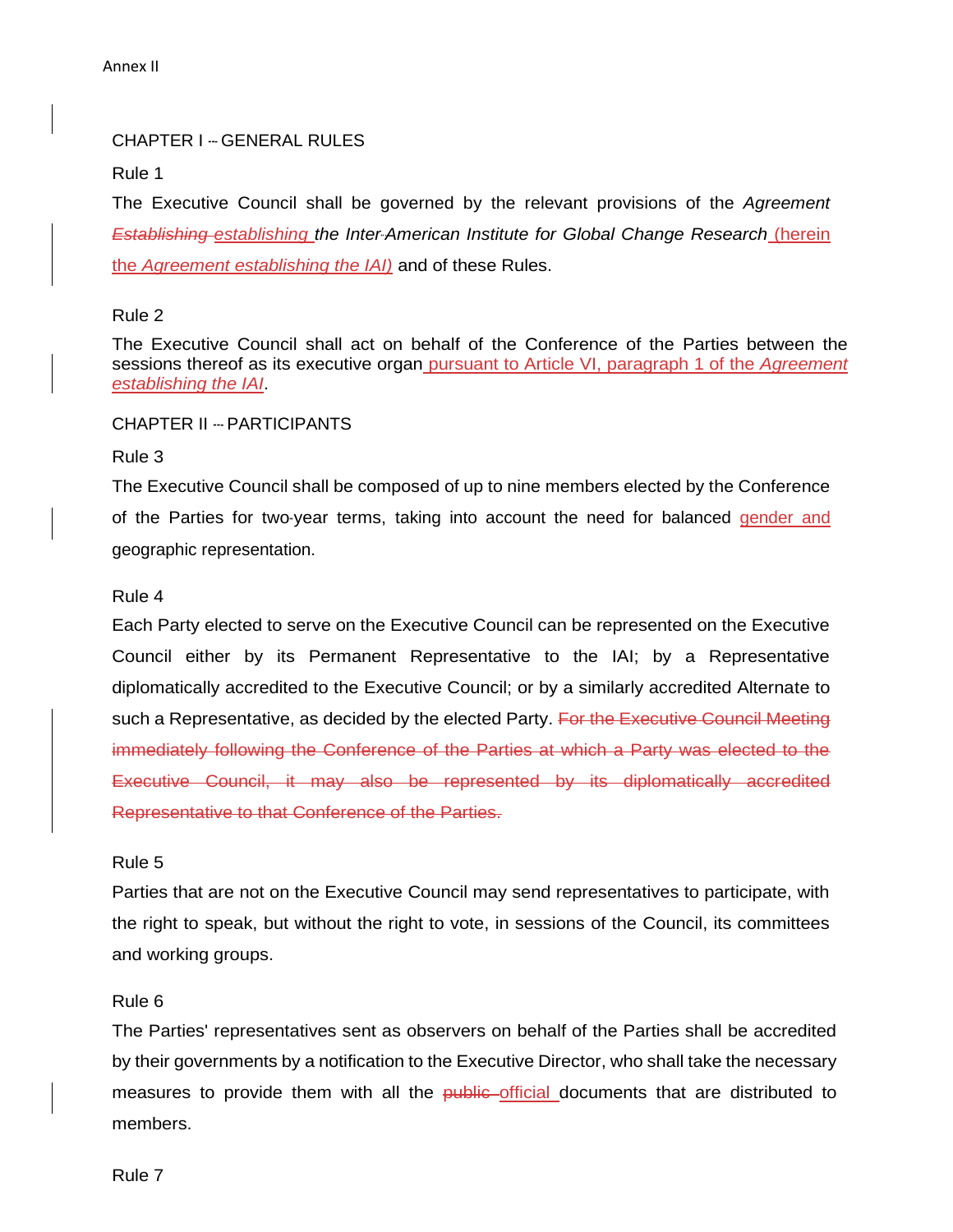The list of invitees to the meetings of the Executive Council, in their capacity as observers from States party to the Agreement but not members of the EC, or from national, regional, or international organizations, or as experts, shall be available to the accredited Parties.

Rule 8

An observer may take the floor at an Executive Council Meeting only when the Chair invites him/her to do so; may not propose, second, or oppose motions; and shall not be entitled to vote.

### CHAPTER III --‐ MEETINGS

#### Rule 9

The Executive Council shall hold two regular meetings each year at the location of the Conference of the Parties, one immediately prior to the Conference of the Parties Meeting (pre-CoP Executive Council Meeting), and one immediately after (post-CoP Executive Council Meeting). The pre-CoP meeting shall be held back-to-back at the location of the meeting of the Conference of the Parties.

#### Rule 10

Owning to exceptional circumstances which may restrict travel, meetings of the Executive may be held through electronic conferencing systems.

#### Rule  $110$

The Executive Director and the appropriate representative of the host country shall extend joint invitations for the **prey-pre-CoP Executive Council <del>Meeting</del>-meeting to the Parties and all** other expected participants no later than ninety (90) days prior to the starting date of the prey-CoP Executive Council Meeting. This invitation shall include a list of the key issues to be discussed, with the understanding that this list shall serve as the basis for the provisional agenda for the Executive Council as described in Rule 14.

# Rule 121

The **prey-pre-CoP Executive Council <del>Meeting</del>-meeting shall review financial and budgetary** matters and any pending items in preparation for the Conference of the Parties.

#### Rule 132

The Directorate shall develop jointly with the Financial and Administrative Committee (Rule 30) the Plan and Budget for the following year, and make the draft Plan and Budget available to the Executive Council at least thirty (30) days prior to prey pre-CoP Executive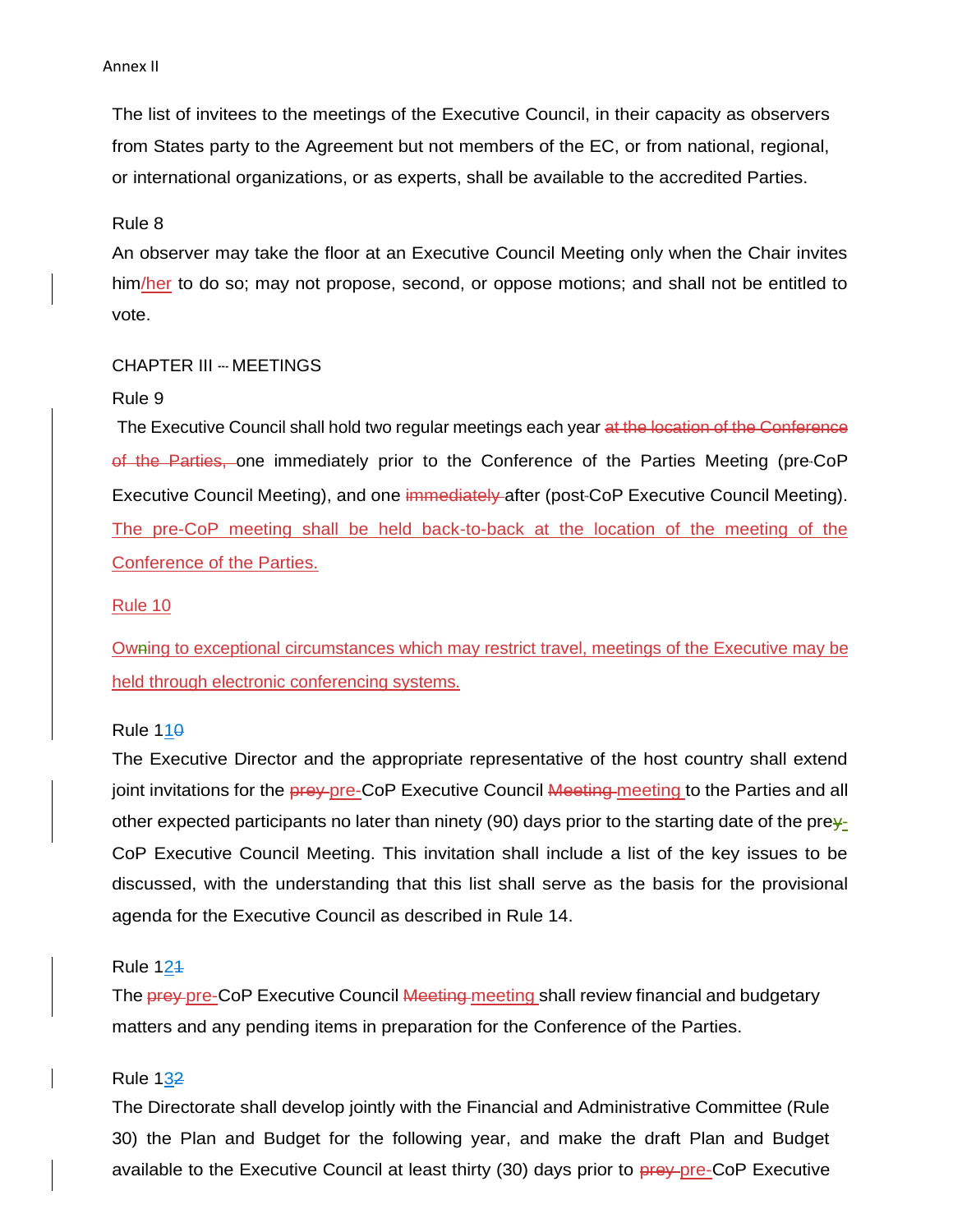Council Meeting. Executive Council Members shall be invited to comment on the draft Plan and Budget via ey e-mail within fifteen (15) days of this distribution of the plan and budget. Such comments will be included, as annotations to the proposed Plan and Budget to the prey pre-CoP Executive Council Meeting. The Executive Council shall make a recommendation concerning the Plan and Budget to the Conference of the Parties immediately following the **prey-pre-CoP** Executive Council Meeting.

#### Rule 143

The Executive Council will also meet briefly immediately after the meeting of the Conference-of the Parties. This Meeting shall have as its primary topic of discussion responsibilities the election of the Bureau (as called for in Chapter V) and the consideration of resolutions and actionsdecisions from theadopted at the meeting of the Conference of the Parties. to enable the IAI to conduct its intercessional activities in accordance with the decisions of the Conference of the Parties. The Executive Director shall, within one 60 days of the end of the meeting of the Conference of the Parties, transmit to the post-CoP Executive Council Meeting the Resolutions and other decisions and results of the MeetingConference of the Parties just completed.

#### CHAPTER IV -- THE AGENDA

#### Rule 154

The provisional agenda for each Meeting shall be prepared by the Executive Director in consultation with the Chair of the Executive Council taking into account the recommendations decisions of the previous Meeting, the recommendations decisions from the Conference of the Parties, and proposals of the Parties. This provisional agenda shall be made available to the Parties and other participants, together with supporting background documentation sufficient for the analysis of the agenda, at least thirty (30) days before the date of the Meeting. The provisional agenda for the post-CoP Executive Council Meeting should be revised, if and as necessary, by the Executive Director and should be distributed to the Parties and other participants immediately after the adjournment of the Conference of the Parties.

#### Rule 165

The provisional agenda of each Meeting shall include the following:

- (a) Matters which the Executive Council must settle and about which the Conference of the Parties should be informed;
- (b) Topics, reports, and studies agreed upon or requested by the Conference of the Parties at previous meetings;
- $(c)$  Items of business which the Executive Council has agreed to include; and
- $(d)$  Items proposed by the Parties;-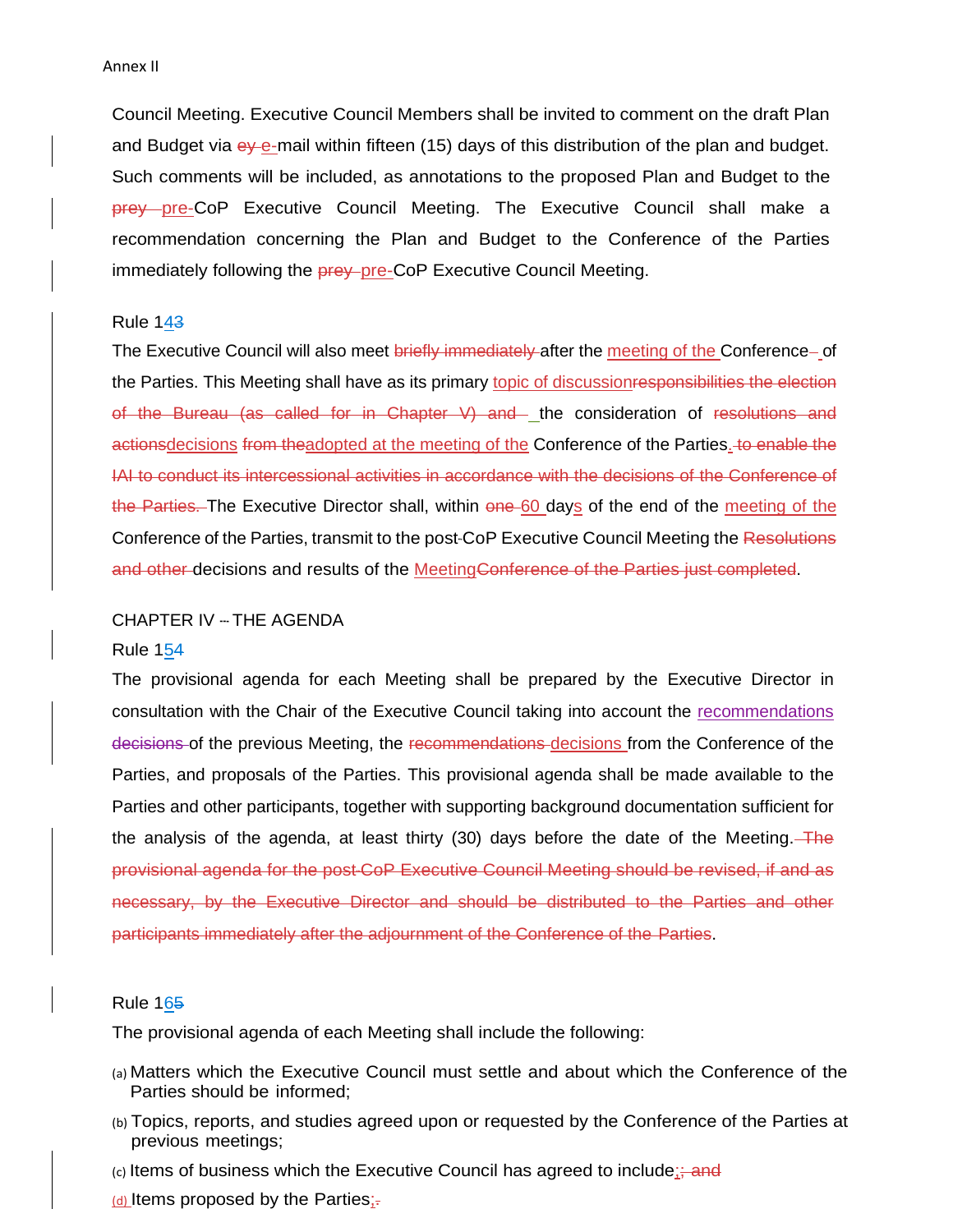(e) Matters brought to the attention of the Executive Council by the Science Advisory Committee and/or the Science Policy Advisory Committee;

 $(H)$  Matters brought to the attention of the Executive Council by the IAI Directorate.

# Rule 176

The proposal to include an item of business on the provisional agenda shall be supported by a working document, which shall serve as a basis for discussion. The Executive Director shall be responsible for receiving, translating, and posting these documents.

# Rule 187

The provisional agenda of each Meeting shall be submitted for the consideration of the Executive Council at the first plenary session of the Meeting.

# Rule 198

The Executive Director shall notify the Executive Council regarding the potential programmatic, administrative, and financial implications of the agenda items.

# Rule 2019

Once the final agenda has been approved, only business considered urgent and important may be added only through approval by a majority vote of the Parties of the Executive Council.

# CHAPTER V --- THE EXECUTIVE COUNCIL BUREAU

# Rule  $210$

The Bureau of the Executive Council shall be composed of a Chair; of a first and a second Vice-Chair, who will be elected for a period of two years; and of the Executive Director of the Institute as ex-officio Secretary of the Executive Council.

# Rule 221

If a vacancy occurs in the Bureau, its remaining Members should change position(s) as appropriate. The Chair (or Acting Chair) with the support of the Executive Director shall consult with the Executive Council to obtain their approval for a new Member to be elected to serve as Acting Second Vice-Chair of the Bureau to complete the unexpired term of the vacated Bureau Member.

# Rule 232

The Chair and the Vice-Chairs shall be elected by the Executive Council as the Executive Council's first item of business in its post-CoP Meeting. The Chair and Vice-Chairs shall be elected separately. Each Party Member of the Executive Council shall vote for only one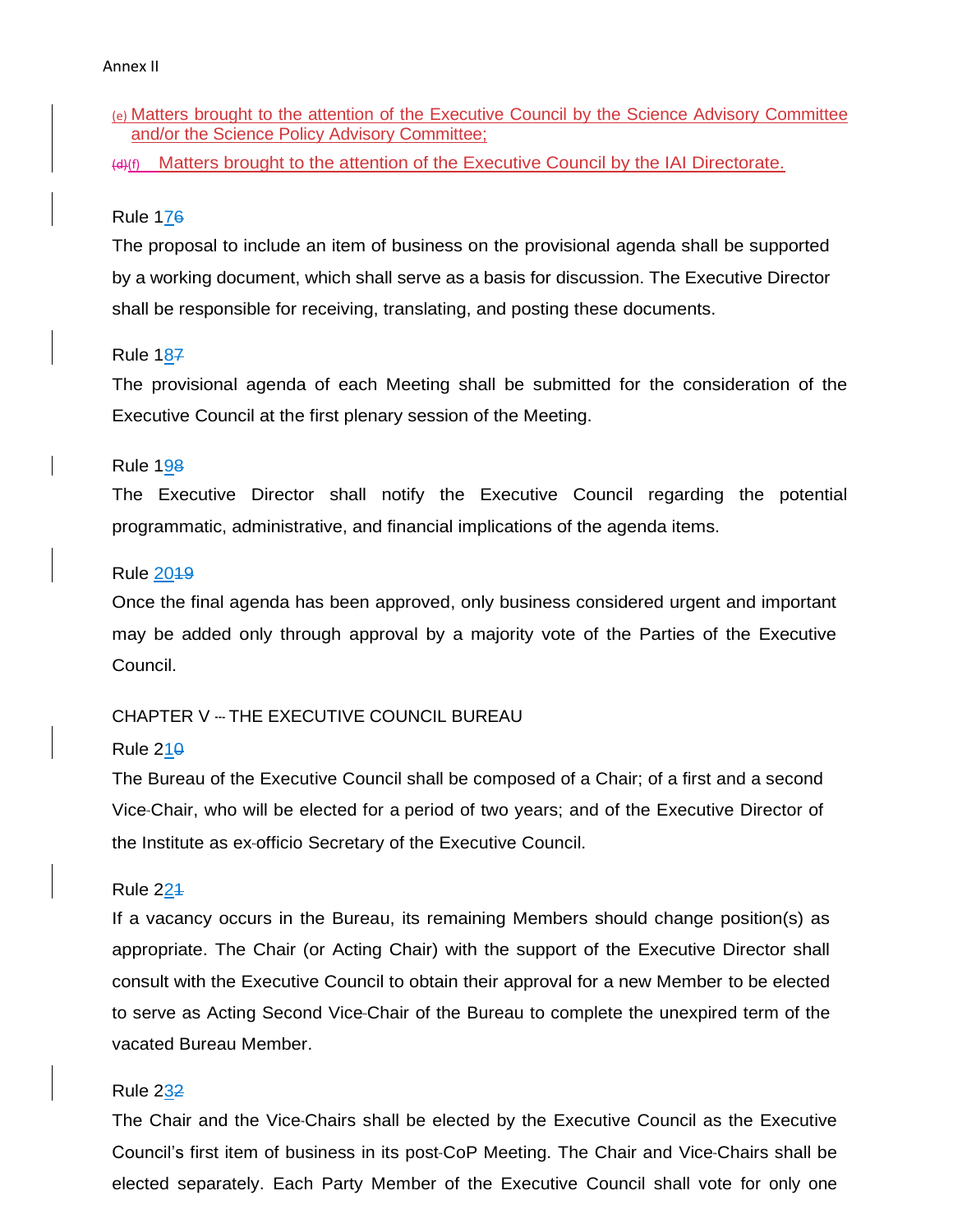candidate for each position to be filled.

#### Rule 243

The election of the Chair and the Vice-Chairs is of an individual person. If a Party which substitutes its representative who has been elected to the position of Chair or Vice-Chair, the position must be vacated and Rule 21 will be applied.

### CHAPTER VI -- SESSIONS

#### Rule 254

Meetings of the Executive Council shall be open, unless otherwise decided.

#### Rule 265

Plenary sessions shall require the presence of a quorum of one-half of the members. In the event that the quorum is upset, all decisions/actions taken by the Executive Council shall be considered as provisional until consent of a majority of the Parties on the Executive Council is obtained by signed correspondence.

# CHAPTER VII --- COMMITTEES

#### Rule 276

The Executive Council may establish any ad hoc Sessional Intersesssional Committee and designate its Chair as it deems necessary; determine its composition; assign to it specific tasks; and establish a deadline for it to complete its work. All EC Members may participate in such an Sessional Intersesssional Committee. The Executive Council or an Sessional Intersesssional Committee it establishes may invite the Executive Director; members of the Directorate staff; representatives of other committees and/or observers to participate in the work of the Sessional Intersesssional Committee.

### Rule 287

The Executive Council may establish any ad hoc Advisory Committee and designate its Chair, as it deems necessary; determine its initial composition; assign to it specific tasks; and establish a deadline(s) for it to complete its work at which its term ends. All EC Members may participate in such an Advisory Committee. The Executive Council or an Advisory Committee it establishes may also augment the Advisory Committee's initial membership by inviting other EC Members; other Parties; the Executive Director; members of the Directorate staff; and/or experts to participate in the work of the Advisory Committee.

# Rule 298

Advisory Committees shall carry out their work by electronic correspondenceelectronic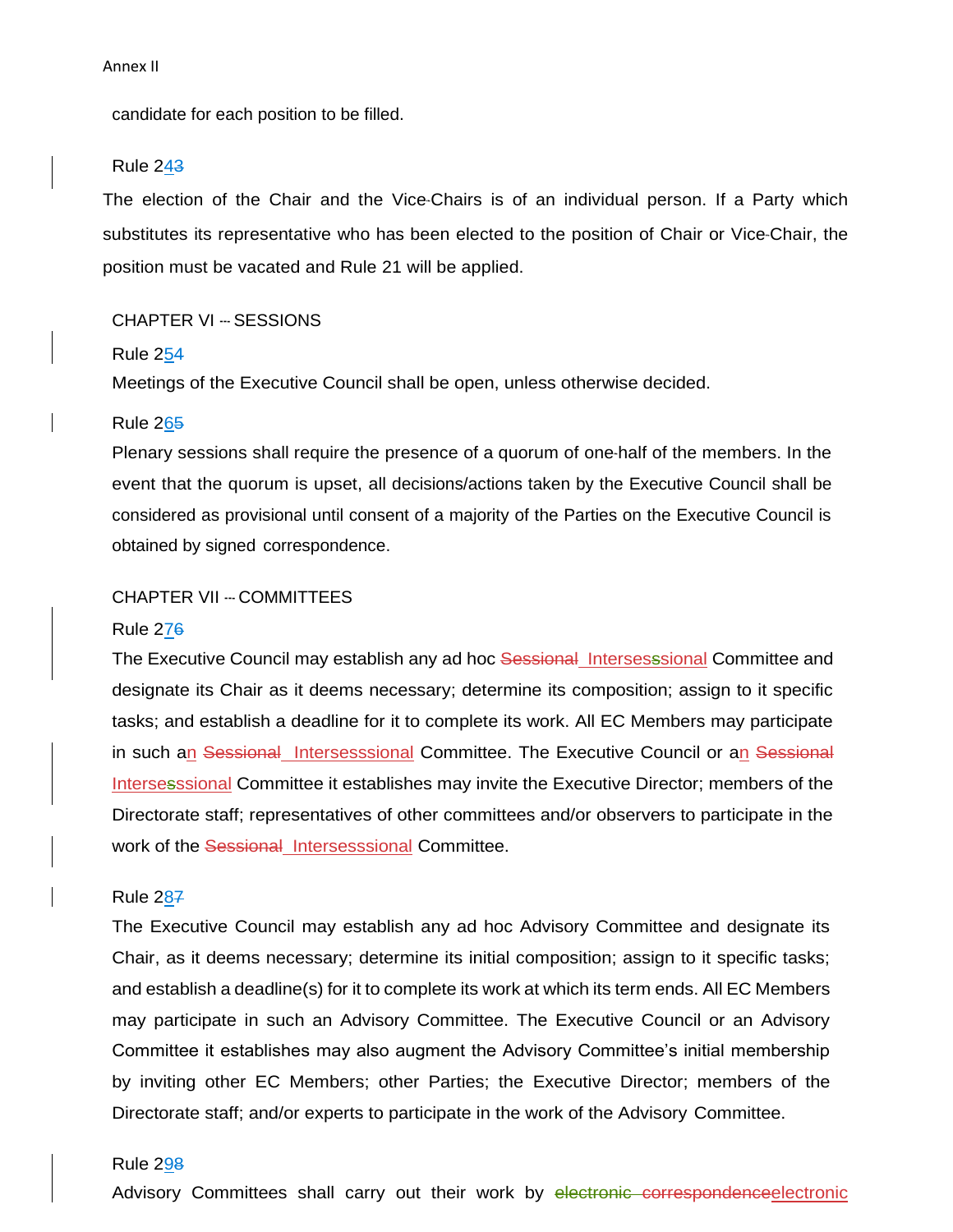# conferencing systems and email, insofar as possible.

# Rule 3029

Advisory Committees shall throughout their terms maintain communications with the Executive Council Bureau and the Executive Director.

#### Rule 310

The Executive Council shall elect a Financial and Administrative Committee. Members shall be elected for a renewable term of two years. The Financial and Administrative Committee develops its own charter for approval by the Executive Council.

### Rule 321

The Executive Council shall elect a Credentials Committee, comprised of three Parties, who shall serve for a period of two years.

# Rule 332

A Committee shall submit its report to the Executive Council and make it available to the Directorate in accordance with the deadline(s) established above.

#### Rule 343

The activities of Committees shall be guided by the Rules and Procedures of the Executive Council unless the EC specifies otherwise.

# CHAPTER VIII --- PROCEDURES AND DEBATES

#### Rule 354

The Chair of the Executive Council shall be authorized to open and close the meetings, lead the discussions, ensure observance of the provisions of the *Agreement* and of these Rules, grant permission to take the floor, put items of business to a vote, and announce decisionsrecommendations. The Chair shall ensure that order is maintained at the sessions. The Chair shall rule on points of order and shall, in particular, be authorized to propose the postponement or closure of a debate, or the postponement or suspension of the sessions. The Chair shall also set the timetable of the sessions in accordance with the approved agenda of the Meeting.

#### Rule 365

When the individual chairing a session wishes to participate in a debate on an item on business, the individual must pass the Chairmanship to the appropriate individual in accordance with Rule 20.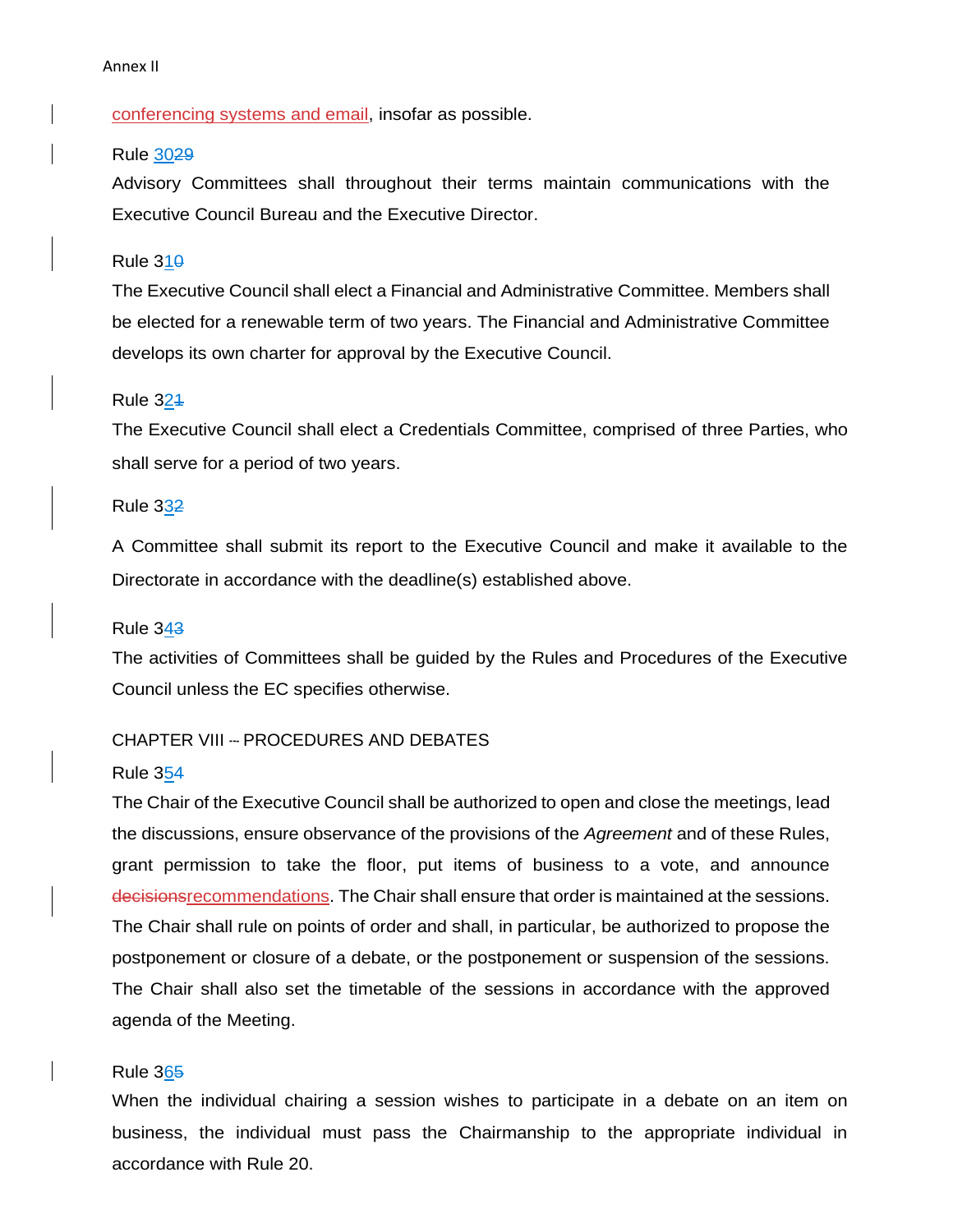#### Rule 376

If an item of business included on the overall agenda, but not on the agenda for the particular session, is submitted for consideration, the Parties of the Executive Council in attendance shall decide immediately by a majority vote whether to discuss it.

#### Rule 387

While a proposal is under consideration, proposals to amend it may be submitted. A motion shall be considered an amendment only when it adds, deletes, or changes part of the proposal. Motions that completely replace the original proposal or have no clear relationship therewith shall be considered separate proposals, rather than amendments. The proposed amendment that differs most from the original shall be considered first.

#### Rule 398

A proposal or an amendment to a proposal may be withdrawn by its original sponsor before being put to a vote.

#### Rule 4039

While an item of business is being discussed, any Representative may raise a point of order, which shall be decided upon immediately by the Chair, whose decision may be appealed. In such cases, the appeal shall be put to a vote immediately, the results of which shall govern.

#### Rule  $410$

A representative Representative who raises a point of order may not speak to the substance of the matter under discussion.

Rule 421

While any item of business is being discussed, any Representative may propose that the discussion be postponed until an agreed-upon date and time. This proposal shall not be debated, but shall be put to a vote immediately. If approved, the date and time when the debate is to resume shall be scheduled.

#### Rule 432

The Chair or any Representative may propose that the debate be closed when he or /she considers the matter to have been discussed sufficiently. If this motion is opposed, the Chair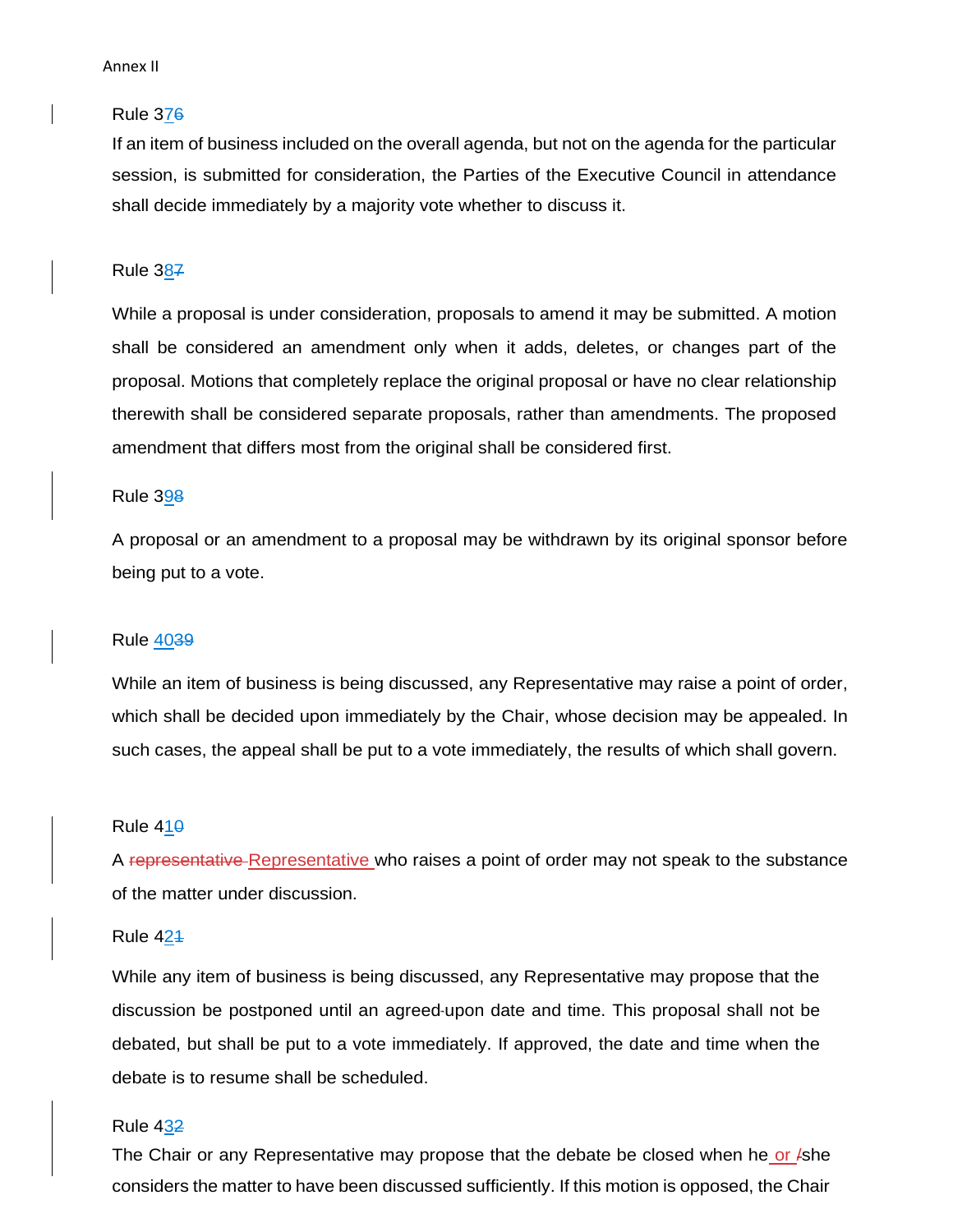shall give the floor to one Representative in favor and one against, who shall be allowed no more than five minutes each to speak. The matter shall then be put to a vote.

#### Rule 443

During the discussion of an item of business, the Chair or any Representative may propose that the session be suspended or adjourned. The proposal shall be put to a vote immediately without debate.

#### Rule 454

With the exception of motions regarding points of order, the following procedural motions shall take precedence, in the order indicated below, over other proposals or motions submitted:

- (a) Postponement of the session;
- (b) Suspension of the session;
- (c) Postponement of debate on the item under discussion;
- (d) Closure of debate on the item under discussion.

#### Rule 465

In order to reconsider a decision adopted recommendation agreed by the Executive Council, the appropriate motion shall be approved by a two-thirds vote of the Parties of the Executive Council.

#### Rule 476

Working documents, decisions, recommendations, agreements, minutes, and reports of the Executive Council shall be distributed in at least two of the official languages of the IAI.

# CHAPTER IX --‐ VOTING

#### Rule 487

Each Party of the Executive Council is entitled to one vote. Votes shall be cast by a show of hands, by roll call or by secret ballot.

# Rule 498

Decisions of the Executive Council shall be normally made by consensus. In case consensus is not reached, decisions shall be made by a majority vote of the Parties of the Executive Council in attendance.

### Rule 5049

Ordinary votes shall be cast by a show of hands. When any Representative requests a rollcall vote, voting shall proceed in the order in which the Parties notified the Depository. The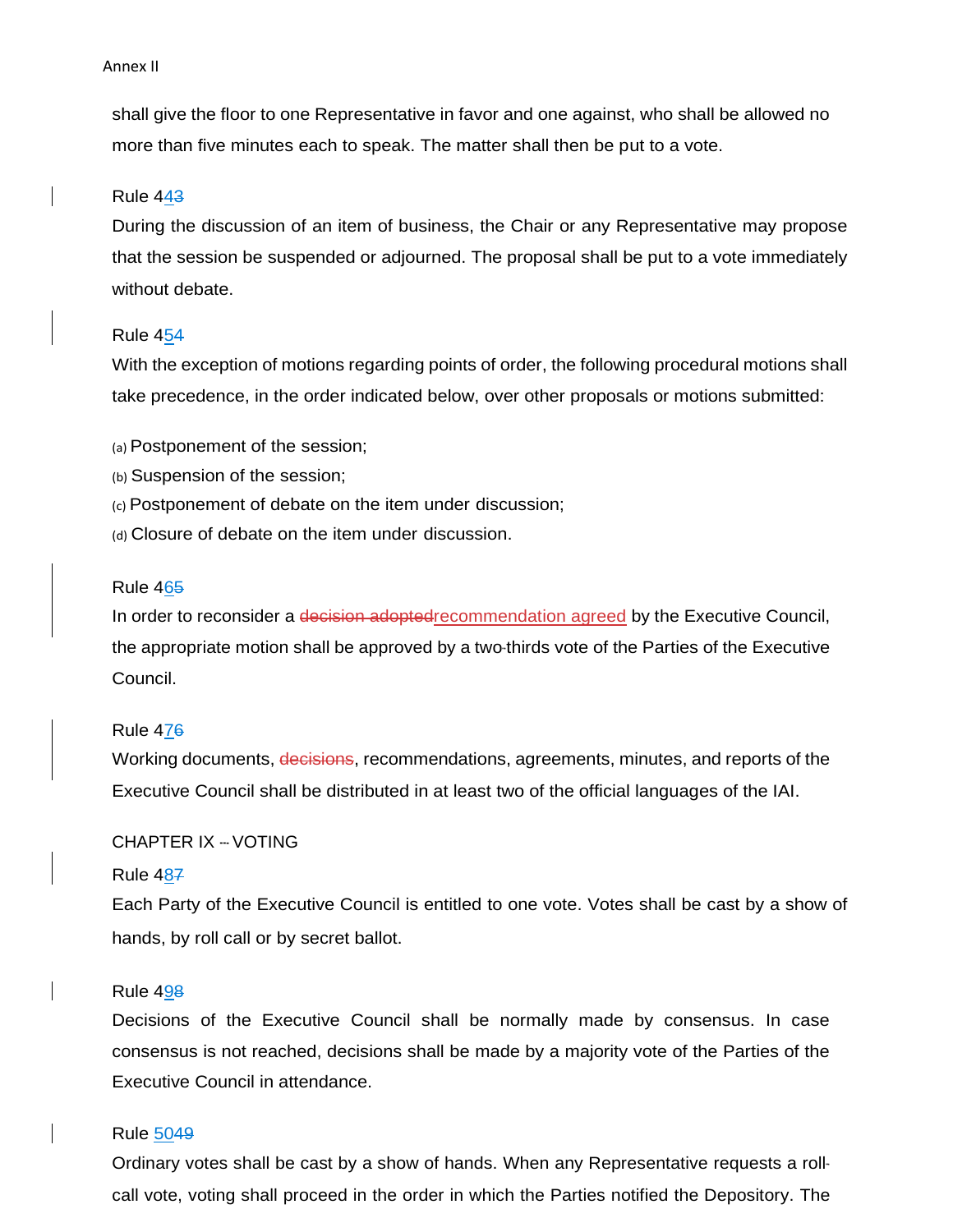vote of each Representative participating in the roll-call vote shall be noted for the record in the minutes of the session.

#### Rule  $510$

When the voting does not result in enough candidates being elected to fill all of the vacancies, a runoff election shall be held from the remaining candidates eliminating from the ballot the candidates with the lowest number of votes, but retaining two candidates more than the number of vacancies to be filled.

# Rule 521

When it becomes necessary to choose between candidates who have received the same number of votes, a second round of voting shall be conducted among the tied candidates.

#### Rule 532

When votes are cast by secret ballot, the Chair of the Executive Council shall designate two Representatives to serve as tellers, who, when the balloting is for an election, shall be individuals not directly involved therein. The tellers shall be responsible for monitoring the voting, counting the ballots, deciding when a vote is null and void, and certifying the results of the voting.

#### Rule 543

Once debate has been closed, votes shall be cast immediately on the proposals submitted, with the corresponding amendments, where appropriate.

### Rule 554

Proposals shall be put to a vote in the order in which they were submitted, except when otherwise stipulated by the Executive Council.

#### Rule 565

Amendments shall be submitted for discussion and shall be put to a vote prior to voting on the proposal they are designed to amend.

#### Rule 576

Any member may propose that portions of a proposal, document, or amendment be voted on individually. If there are any objections to the request for a division, the request shall be put to a vote. Permission to speak regarding the request for division shall be granted to only one speaker in favor and one opposing speaker. If the request for division is approved, the portions of the proposal, document, or amendment that have been approved individually shall be put to a vote in their entirety. If all portions of the proposal, document, or amendment have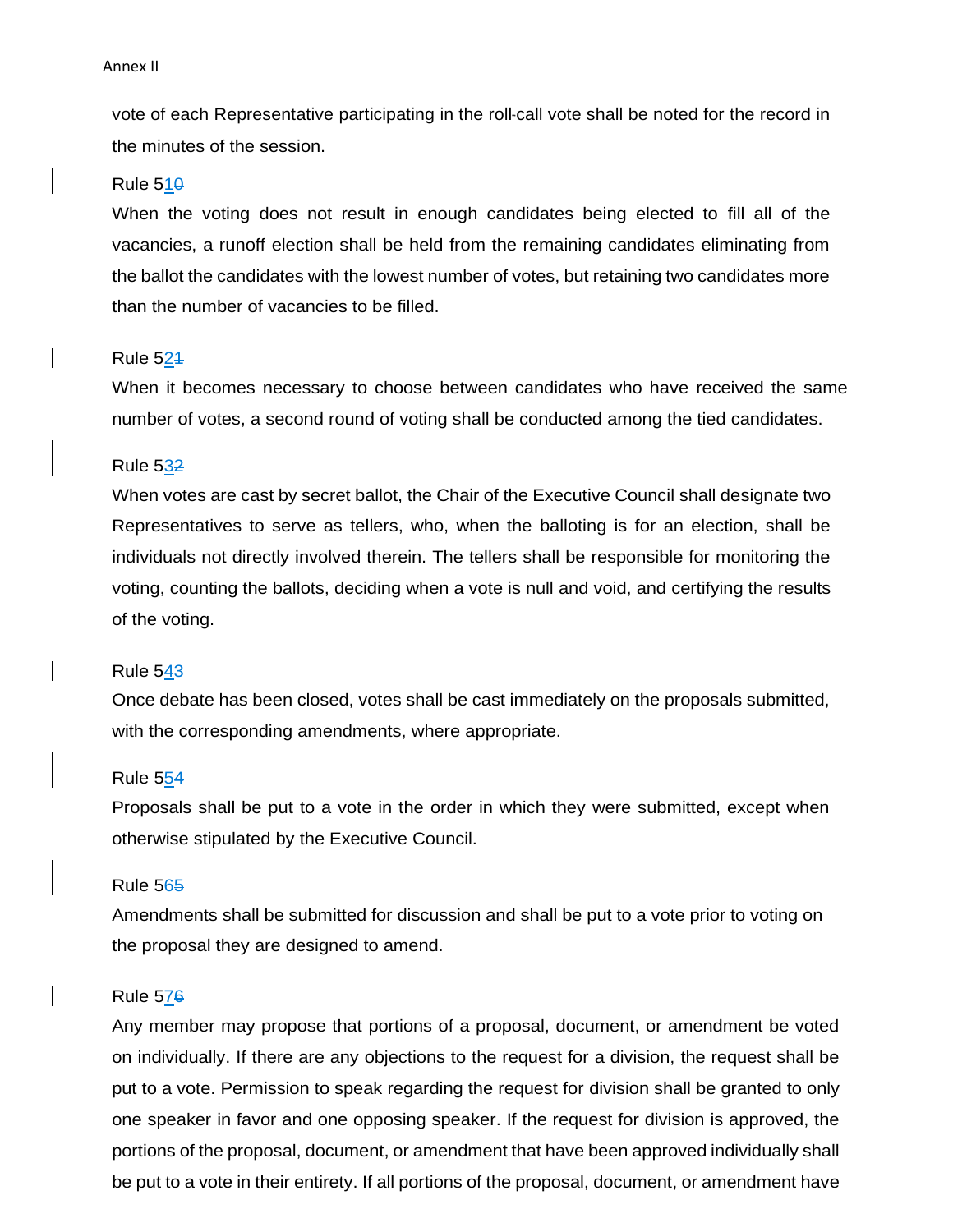been rejected, the proposal, document, or amendment shall be regarded as having been rejected in its entirety.

#### Rule 587

Once voting has begun, no Representative may interrupt it, except to raise a point of order concerning the manner in which the voting is being conducted. The voting shall end when the Chair has announced the results thereof.

#### Rule 598

Once the voting has ended, any representative may ask for the floor to explain or justify his/her vote, for a period not to exceed five minutes.

### Rule 6059

The Chair may avail himself/herself of the procedure of voting by electronic correspondence to decide on urgent business, except in instances where a secret ballot is necessary. Voting may be requested on the item of business in question only after two-thirds of the Parties of the Executive Council have expressly indicated their agreement with the correspondence procedure.

#### Rule  $610$

Having obtained consent according to Rule 59 of these Rules, the Executive Director shall solicit a vote of the member Parties of the Executive Council and shall inform them of the deadline for receiving the votes. Once the established period has expired, the Executive Director shall tally the votes and report the result to the Parties.

# CHAPTER X --- THE MEETING MINUTES AND THE REPORT

# Rule  $624$

Before At the end of a day's session, the Secretary shall produce a list summarizing the actions taken at the previous day's the session for approval by the Executive Council. The list of actions for the last day of the Meeting shall be approved before the closinge of the **last-session of the Meeting.** 

#### Rule 62

The resolutions of the Conference of the Parties shall be signed by the Bureau of the Executive Council.

### Rule 636263

The Meeting Reports of the two Executive Council Meetings preceding and following the Conference of the Parties shall contain all the approved recommendations, resolutions, the action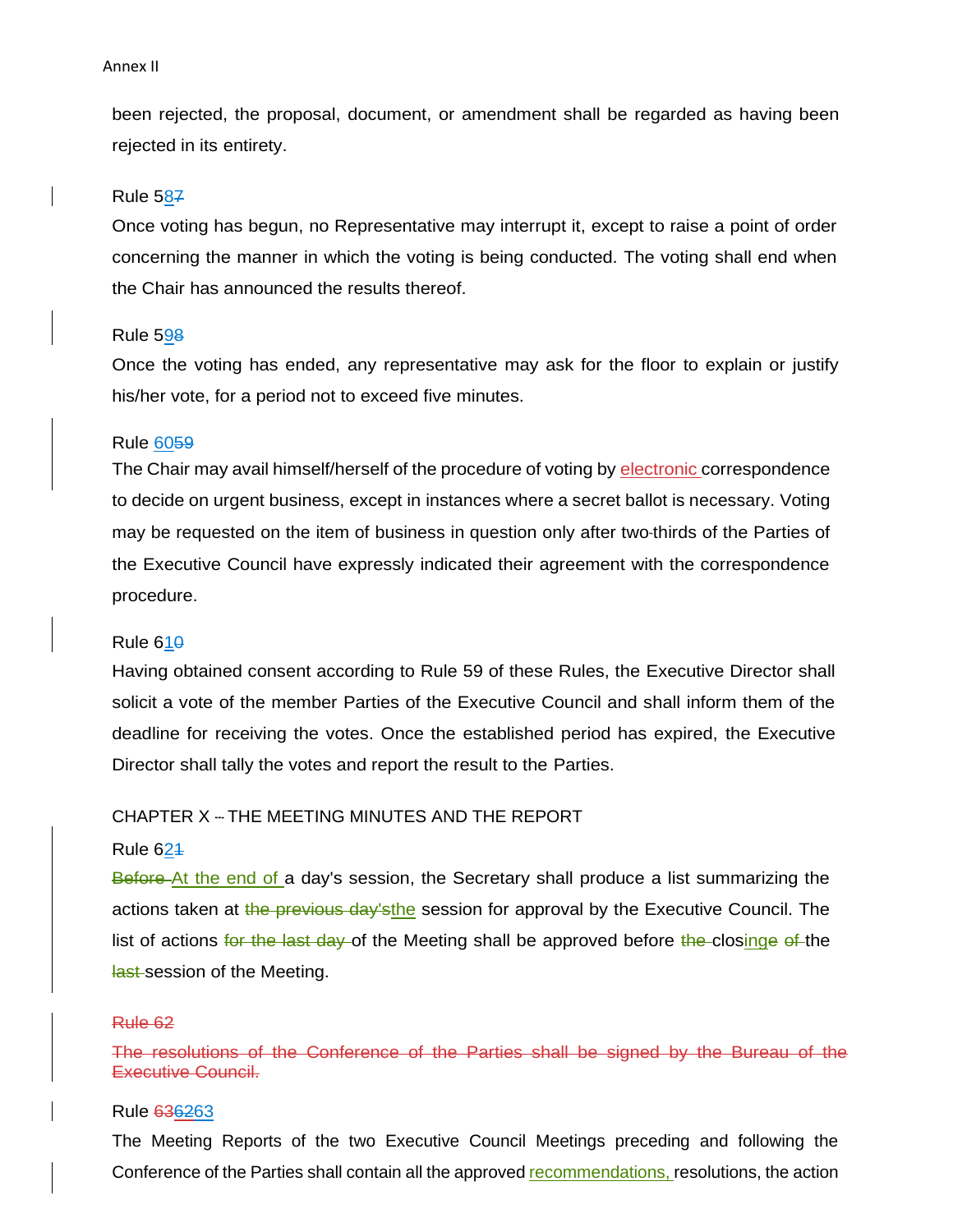lists for of each day, the minutes of the Executive Council and the annexes, and shall be prepared by the Directorate; posted for review and comment by meeting participants; and then approved, with any changes needed, at the beginning of the next pre-CoP Executive Council Meeting.

### CHAPTER XI – SPECIAL EXTRAORDINARY MEETINGS

# Rule 64643

The Executive Council, in special instances and at the request of one or more Parties, may hold Special Extraordinary Meetings. These meetings may be held with two-thirds or more favorable vote. If the Executive Council is not in session, the Executive Director shall consult the Parties by correspondence regarding such requests and shall convene such meetings if at least two-thirds of the Executive Council members agree.

# Rule 65654

The Party that first tenders an offer shall be the site of the SpecialExtraordinary Meeting. In the event that no offer of a site is tendered or the Meeting cannot be held at the site agreed upon, the Special Extraordinary Meeting of the Executive Council shall be held via electronic conferencing systemsat the site of the Directorate. Nevertheless, if, at any time before the notice of Meeting, one or more Parties offers to host the Meeting, the Executive Council, whether in session or consulted by correspondence, may agree by a majority vote of its members to have the Meeting held at one of the sites offered.

# Rule 66665

A request to hold an Special Extraordinary Meeting shall contain an agenda, and the Meeting shall consider only those matters for which the meeting was called.

# Rule 67676

The Executive Director shall transmit notices of SpecialExtraordinary Meetings to the Parties and other participants at thirty (30) days prior to the starting date thereof.

# Rule 68687

The Executive Director shall transmit to Meeting participants the provisional agenda of each SpecialExtraordinary Meeting of the Executive Council, together with the documents needed to analyze it, at least twenty (20) days prior to the scheduled starting date of the Meeting.

# CHAPTER XII --‐ AMENDING THE RULES

#### Rule 69698

These Rules may be amended by a majority vote of the members of the Conference of the Parties, either at its own initiative, or at the initiative of the Executive Council, approved by a